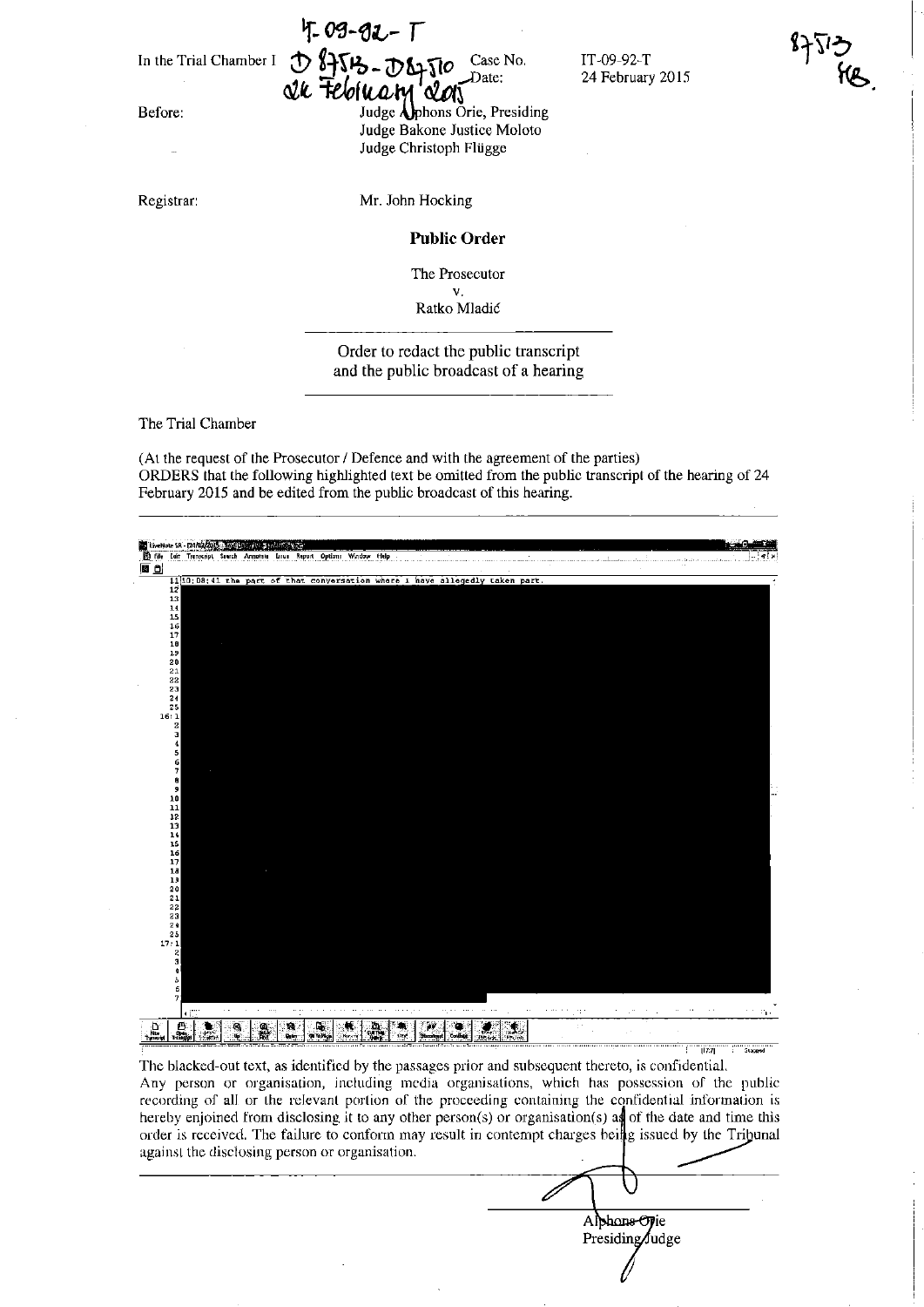**Before:** 

Registrar:

Case No. Date:

IT-09-92-T 24 February 2015

Judge Alphons Orie, Presiding Judge Bakone Justice Moloto Judge Christoph Flügge

Mr. John Hocking

## **Public Order**

**The Prosecutor**  v.

Ratko Mladic

Order to redact the public transcript and the public broadcast of a hearing

The Trial Chamber

(At the request of the Prosecutor / Defence and with the agreement of the parties) ORDERS that the following highlighted text be omitted from the public transcript of the hearing of 24 February 2015 and be edited from the public broadcast of this hearing.



The blacked-out text, as identified by the passages prior and subsequent thereto, is confidential. **Any person or organisation, including media organisations, which has possession of the public**  recording of all or the relevant portion of the proceeding containing the confidential information is hereby enjoined from disclosing it to any other person(s) or organisation(s) as of the date and time this order is received. The failure to conform may result in contempt charges being issued by the Tribunal **againsl the disclosing person or organisation.** 

Alphons Orio Presiding Jydge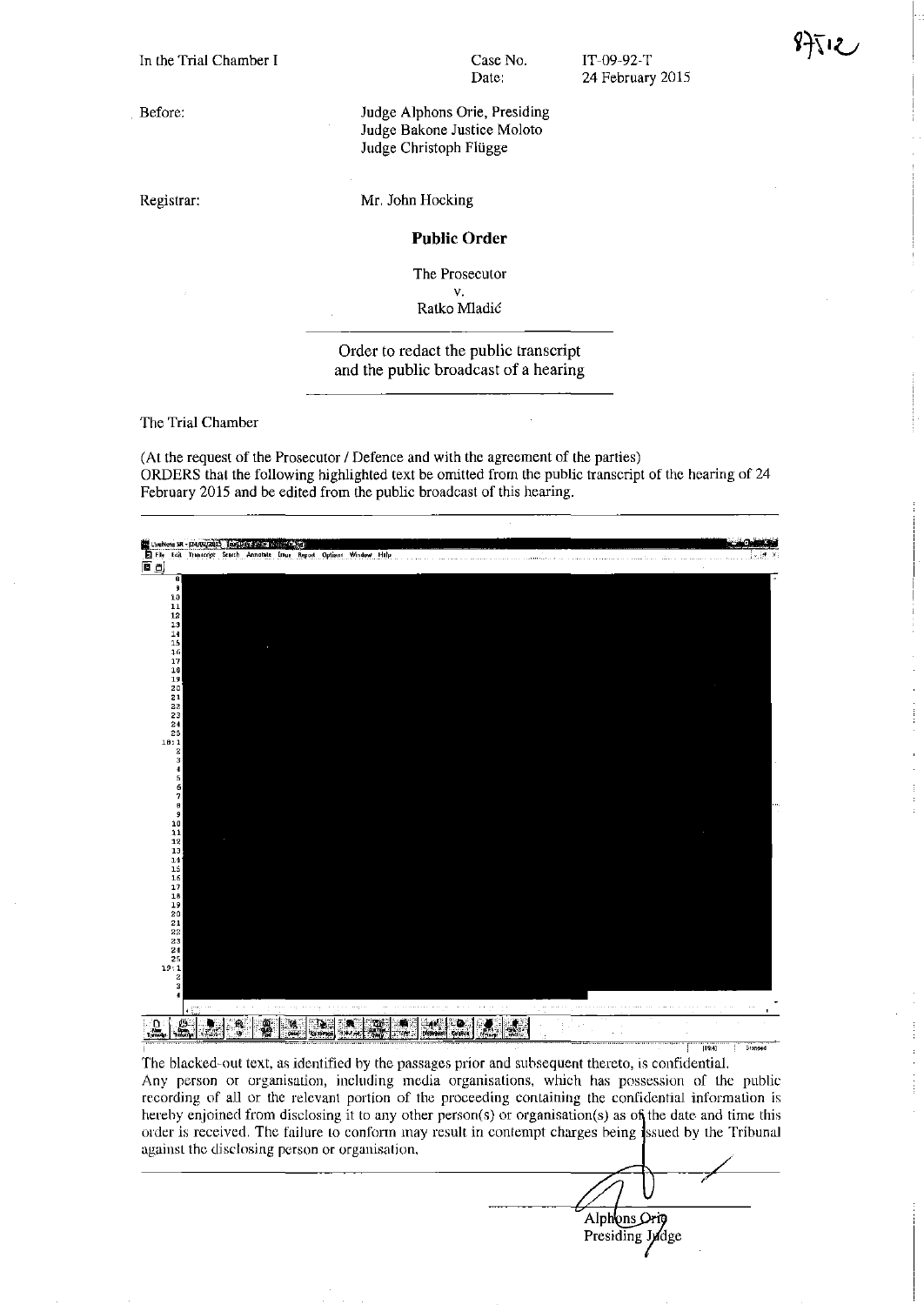In the Trial Chamber I

Before:

Registrar:

Case No. Date:

IT-09-92-T 24 February 2015

Judge Alphons Orie, Presiding Judge Bakone Justice Moloto Judge Christoph Fltigge

Mr. John Hocking

## **Public Order**

The Prosecutor

v. Ratko Mladic

Order to redact the public transcript and the public broadcast of a hearing

The Trial Chamber

(At the request of the Prosecutor / Defence and with the agreement of the parties) ORDERS that the following highlighted text be omitted from the public transcript of the hearing of 24 February 2015 and be edited from the public broadcast of this hearing.



The blacked-out text, as identified by the passages prior and subsequent thereto, is confidential. **Any person or organisation. including media organisations, which has possession of the public recording of all or the relevant portion of the proceeding containing the confidential information is**  hereby enjoined from disclosing it to any other person(s) or organisation(s) as of the date and time this order is received. The failure to conform may result in contempt charges being issued by the Tribunal **against the disclosing person or organisation.** 

Alphone Orie Presiding Judge